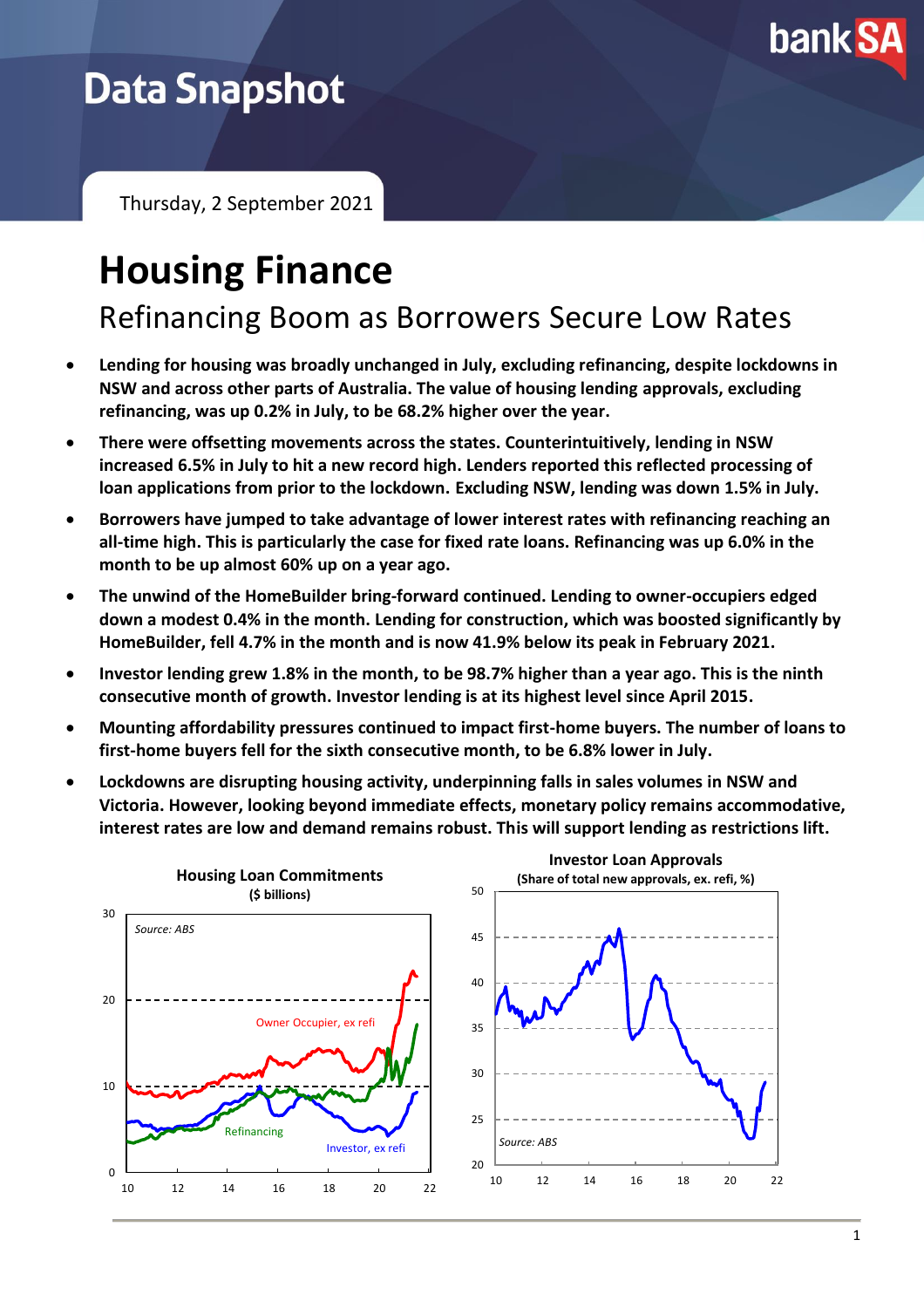Housing lending was broadly unchanged in July, when excluding refinancing, despite lockdowns in NSW and across other parts of Australia. It was up 0.2% in July and a whopping 68.2% over the year.

There were offsetting movements across the states. Counterintuitively, lending in NSW increased 6.5% in July to hit a new record high. Both lending to owner-occupiers and investors was up. Lenders reported this reflected processing of loan applications from prior to the lockdown. Excluding NSW, lending was down 1.5% in July.

However, borrowers have jumped to take advantage of lower interest rates by increasing the level of refinancing of existing mortgages. This is particular the case for fixed rate loans. Refinancing was up 6.0% in the month and reached a record high. Refinancing was almost 60% up on a year ago.

The unwind of the bring-forward effect induced by HomeBuilder and other state government policies continued. Lending to owner-occupiers was down 0.4% in the month.

This can be seen more clearly by looking at the categories of owner-occupier lending. Lending to owner-occupiers for the construction of dwellings fell for the fifth consecutive month and was down 4.7%. This benefitted most from HomeBuilder and is now 41.9% below its February 2021 peak. However, it remains elevated relative to historical norms.

Lending for the purchase of new dwellings by owner-occupiers was down 6.1% in the month, to be 38.5% higher over the year. On the other hand, lending for existing dwellings rose by 0.8% in the month, to be 68.4% higher over the year.

Investors continued to return to the market, with lending up 1.8% in the month. This is the ninth consecutive month of growth and lending to investors is now 98.7% higher than a year ago. Investor lending is at its highest level since April 2015 and at the third highest level in the history of the series (dating back to 2002).

The share of new lending to investors (excluding refinancing) also continued to rise, increasing to 29.1% in July. This has increased steadily from 22.9% in November 2020 but remains well below the levels in late 2014, early 2015 of around 45%.

The growth in investor lending in the month was particularly evident in the NT (27.2%), Queensland (9.1%), NSW (6.1%) and the ACT (6.0%).

The return of investors to the market continues to be an area to watch because of the associated financial stability risks. Regulators have so far been consistent in their messaging that lending standards currently remain sound. However, as investors return at some pace and with housing prices already stretched, we cannot rule out the prospect of macroprudential tightening in 2022.

Mounting affordability pressures continued to impact first-home buyers. The number of loans to first-home buyers fell for the sixth consecutive month, to be 6.8% lower in July. As a result, the share of loans going to first-home buyers was down to 30.3%, down 6.3 percentage points from the peak in January 2021.

## **States and Territories**

Victoria was impacted by lockdowns in late July. However, in early July it was recovering from the lockdown that began in late June. On balance, this saw lending in the state down 0.5% in July.

The NT (15.7%) and WA (8.1%) increased in the month. New lending fell in the remaining states and territories. Tasmania saw the largest decrease, down 7.1%. SA (-6.4%), Queensland (-2.2%) and the ACT (-2.1%) were also down.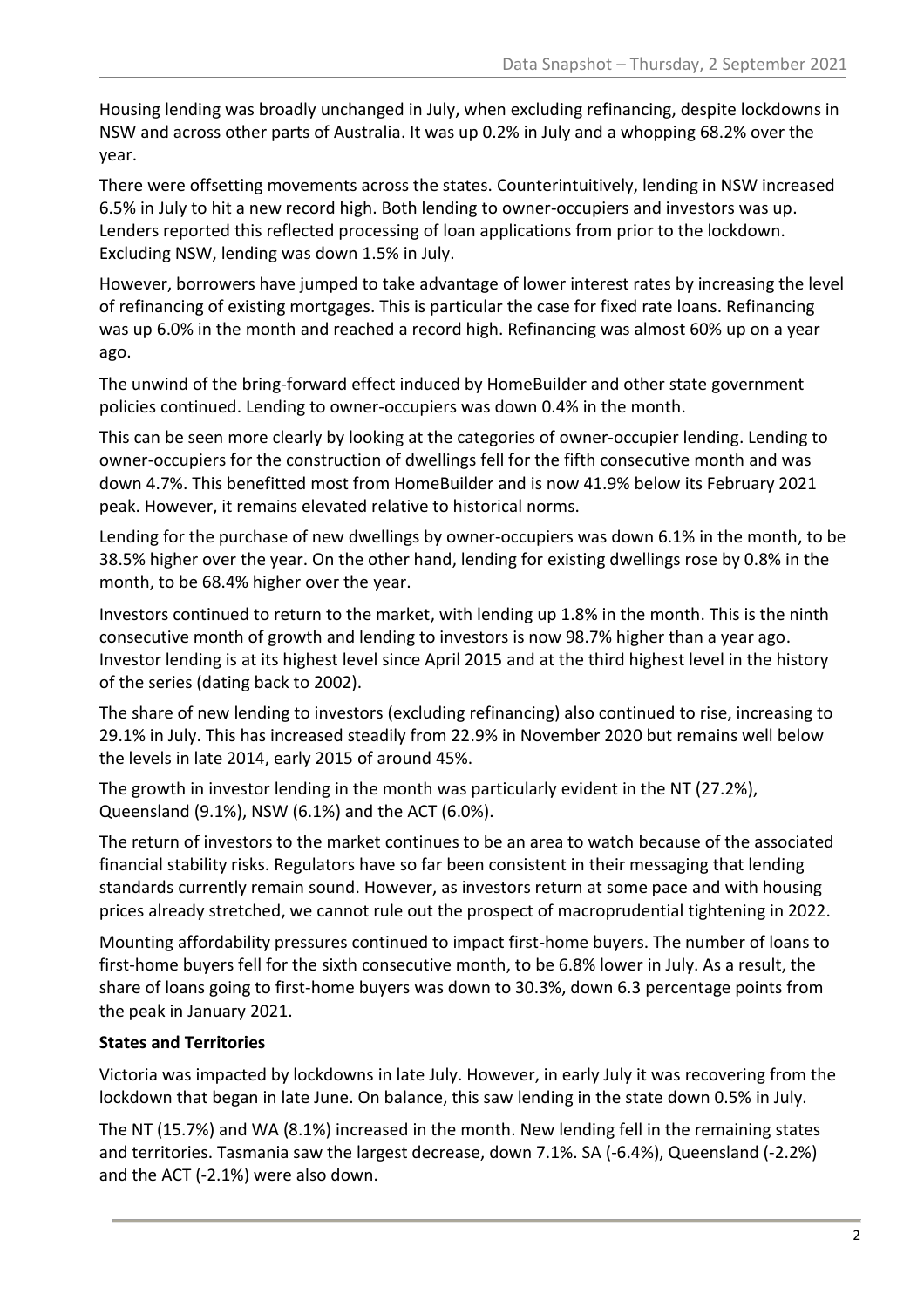On an annual basis, growth across all the states and territories is in the double digits. The NT and ACT have grown at the fastest clip, at 81.3% and 80.2%, respectively. While Tasmania and SA are the weakest, with growth of 36.6% and 41.7%, respectively.

## **Outlook**

The housing market has shown resilience despite lockdowns across NSW, Victoria and other parts of the country. House prices continued to grow and lending has also increased. The unwind from HomeBuilder continues and the previous strength in owner-occupier lending has been replaced with a resurgence in growth to investors over recent months. This trend in increased investor lending and any potential action on the part of regulators remains an area to watch in 2022.

Lockdowns are disrupting activity in the housing market, underpinning falls in sales volumes in NSW and Victoria. However, previous experience has shown that the economy tends to rebound strongly once restrictions lift. Looking beyond the immediate effects of the lockdowns, monetary policy remains extremely accommodative, interest rates are low and demand remains robust. These factors will continue to support housing lending as restrictions lift.

> **Jarek Kowcza, Senior Economist** Ph: 0481 476 436